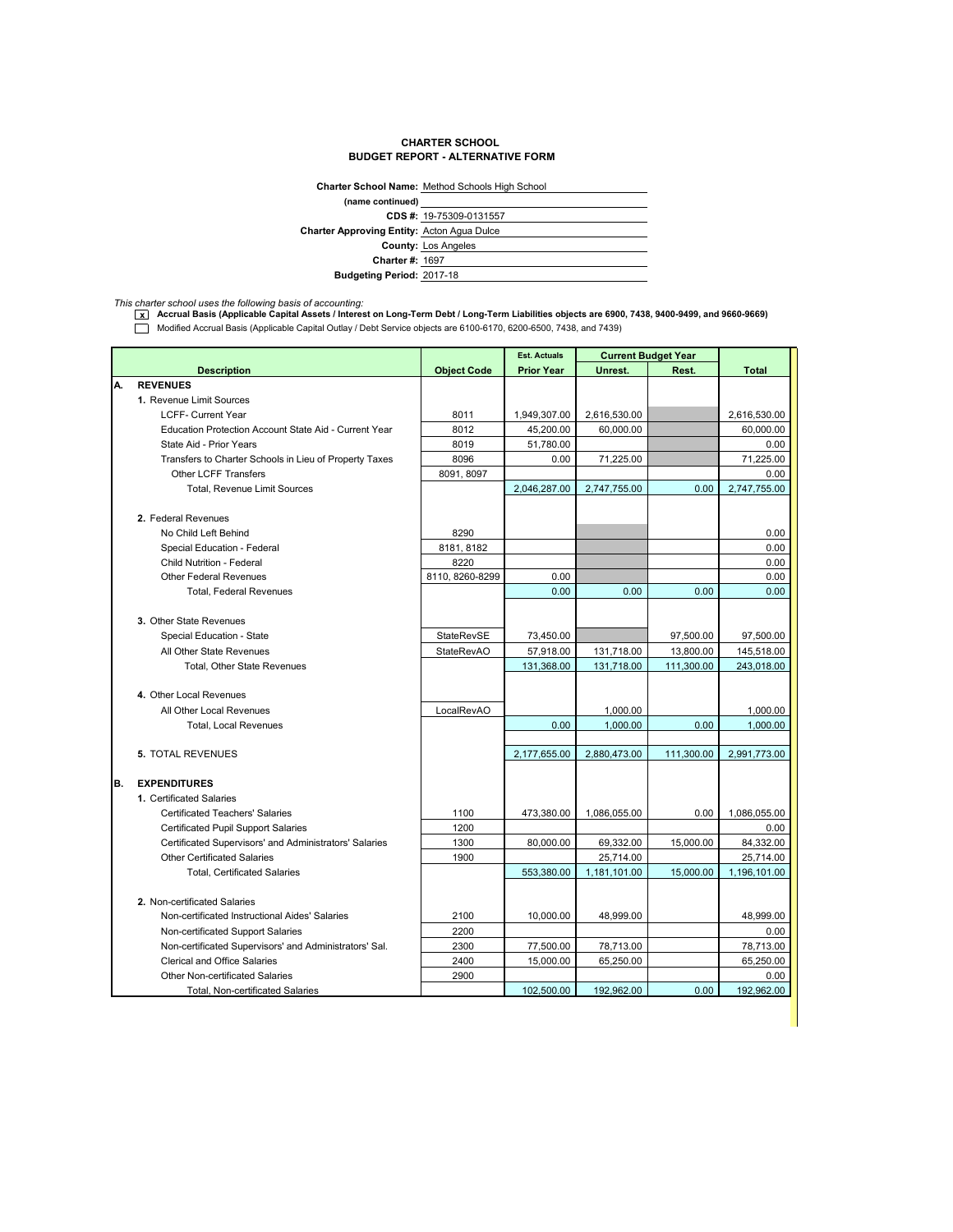|                                                                       |                    | <b>Est. Actuals</b> |              | <b>Current Budget Year</b> |              |
|-----------------------------------------------------------------------|--------------------|---------------------|--------------|----------------------------|--------------|
| <b>Description</b>                                                    | <b>Object Code</b> | <b>Prior Year</b>   | Unrest.      | Rest.                      | <b>Total</b> |
| 3. Employee Benefits                                                  |                    |                     |              |                            |              |
| <b>STRS</b><br><b>PERS</b>                                            | 3101-3102          |                     |              |                            | 0.00         |
|                                                                       | 3201-3202          |                     |              |                            | 0.00         |
| OASDI / Medicare / Alternative                                        | 3301-3302          | 22,000.00           | 112,820.00   |                            | 112,820.00   |
| <b>Health and Welfare Benefits</b>                                    | 3401-3402          | 20,500.00           | 60,000.00    |                            | 60,000.00    |
| Unemployment Insurance                                                | 3501-3502          | 4,000.00            | 8,061.00     |                            | 8,061.00     |
| Workers' Compensation Insurance                                       | 3601-3602          | 3,600.00            | 10,748.00    |                            | 10,748.00    |
| OPEB, Allocated                                                       | 3701-3702          |                     |              |                            | 0.00         |
| <b>OPEB, Active Employees</b>                                         | 3751-3752          |                     |              |                            | 0.00         |
| PERS Reduction (for revenue limit funded schools)                     | 3801-3802          |                     |              |                            | 0.00         |
| <b>Other Employee Benefits</b>                                        | 3901-3902          | 10,000.00           | 34,239.00    |                            | 34,239.00    |
| <b>Total, Employee Benefits</b>                                       |                    | 60,100.00           | 225,868.00   | 0.00                       | 225,868.00   |
|                                                                       |                    |                     |              |                            |              |
| 4. Books and Supplies                                                 |                    |                     |              |                            |              |
| Approved Textbooks and Core Curricula Materials                       | 4100               | 113,500.00          | 214,286.00   |                            | 214,286.00   |
| Books and Other Reference Materials                                   | 4200               |                     | 75,000.00    | 0.00                       | 75,000.00    |
| <b>Materials and Supplies</b>                                         | 4300               | 20,000.00           | 24,771.00    | 13,800.00                  | 38,571.00    |
| Noncapitalized Equipment                                              | 4400               | 24,000.00           | 32,143.00    |                            | 32,143.00    |
| Food                                                                  | 4700               |                     |              |                            | 0.00         |
| Total, Books and Supplies                                             |                    | 157,500.00          | 346,200.00   | 13,800.00                  | 360,000,00   |
|                                                                       |                    |                     |              |                            |              |
| 5. Services and Other Operating Expenditures                          |                    |                     |              |                            |              |
| <b>Subagreements for Services</b>                                     | 5100               |                     |              |                            | 0.00         |
| <b>Travel and Conferences</b>                                         | 5200               | 15,000.00           | 17,786.00    |                            | 17,786.00    |
| Dues and Memberships                                                  | 5300               | 2,075.00            | 1,500.00     |                            | 1,500.00     |
| Insurance                                                             | 5400               | 10,375.00           | 9,043.00     |                            | 9,043.00     |
| Operations and Housekeeping Services                                  | 5500               | 10,800.00           | 10,000.00    |                            | 10,000.00    |
| Rentals, Leases, Repairs, and Noncap. Improvements                    | 5600               | 135,532.00          | 155,110.00   |                            | 155,110.00   |
| Professional/Consulting Services & Operating Expend.                  | 5800               | 317,890.00          | 255,362.00   | 82,500.00                  | 337,862.00   |
| Communications                                                        | 5900               | 11,250.00           | 16,286.00    |                            | 16,286.00    |
| Total, Services and Other Operating Expenditures                      |                    | 502,922.00          | 465,087.00   | 82,500.00                  | 547,587.00   |
|                                                                       |                    |                     |              |                            |              |
| 6. Capital Outlay (Objects 6100-6170, 6200-6500 - modified accrual ba |                    |                     |              |                            |              |
| Sites and Improvements of Sites                                       | 6100-6170          |                     |              |                            | 0.00         |
| Buildings and Improvements of Buildings                               | 6200               |                     |              |                            | 0.00         |
| Books and Media for New School Libraries or Major                     |                    |                     |              |                            |              |
| <b>Expansion of School Libraries</b>                                  | 6300               |                     |              |                            | 0.00         |
| Equipment                                                             | 6400               |                     |              |                            | 0.00         |
| <b>Equipment Replacement</b>                                          | 6500               |                     |              |                            | 0.00         |
| Depreciation Expense (for full accrual basis only)                    | 6900               |                     |              |                            | 0.00         |
| Total, Capital Outlay                                                 |                    | 0.00                | 0.00         | 0.00                       | 0.00         |
|                                                                       |                    |                     |              |                            |              |
| 7. Other Outgo                                                        |                    |                     |              |                            |              |
| Tuition to Other Schools                                              | 7110-7143          |                     |              |                            | 0.00         |
| Transfers of Pass-through Revenues to Other LEAs                      | 7211-7213          |                     |              |                            | 0.00         |
| Transfers of Apportionments to Other LEAs - Spec. Ed.                 | 7221-7223SE        |                     |              |                            | 0.00         |
| Transfers of Apportionments to Other LEAs - All Other                 | 7221-7223AO        |                     |              |                            | 0.00         |
| All Other Transfers                                                   | 7281-7299          |                     |              |                            | 0.00         |
| Debt Service:                                                         |                    |                     |              |                            |              |
| Interest                                                              | 7438               | 550.00              | 1,000.00     |                            | 1,000.00     |
| Principal                                                             | 7439               |                     |              |                            | 0.00         |
| Total, Other Outgo                                                    |                    | 550.00              | 1,000.00     | 0.00                       | 1,000.00     |
|                                                                       |                    |                     |              |                            |              |
| 8. TOTAL EXPENDITURES                                                 |                    | 1,376,952.00        | 2,412,218.00 | 111,300.00                 | 2,523,518.00 |
|                                                                       |                    |                     |              |                            |              |
| С.<br><b>EXCESS (DEFICIENCY) OF REVENUES OVER EXPEND.</b>             |                    |                     |              |                            |              |
| BEFORE OTHER FINANCING SOURCES AND USES (A5-B8)                       |                    | 800,703.00          | 468,255.00   | 0.00                       | 468,255.00   |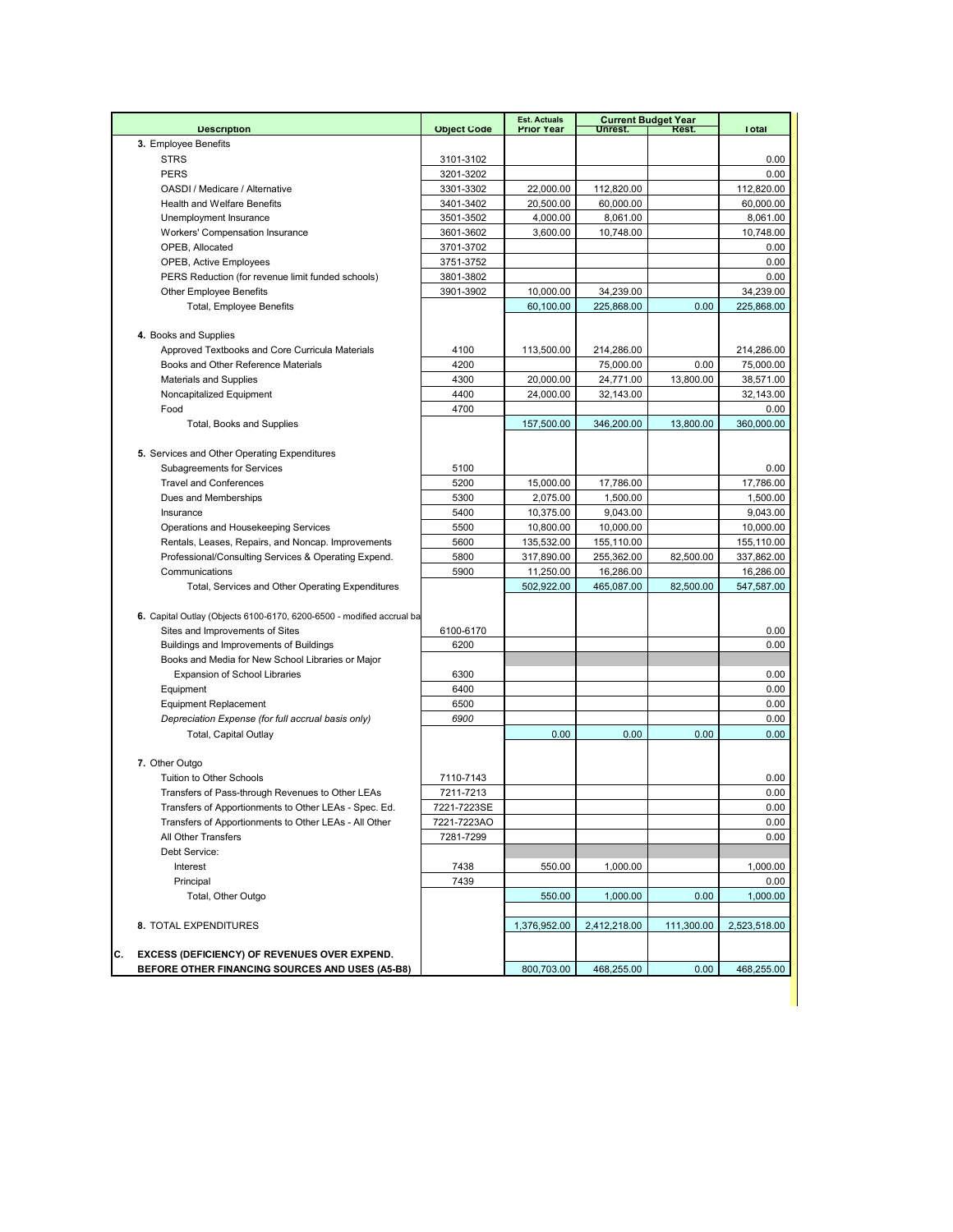|    |                                                               |                    | <b>Est. Actuals</b> |                            | <b>Current Budget Year</b> |                            |
|----|---------------------------------------------------------------|--------------------|---------------------|----------------------------|----------------------------|----------------------------|
|    | <b>Description</b>                                            | <b>Object Code</b> | <b>Prior Year</b>   | Unrest.                    | Rest.                      | <b>Total</b>               |
| D. | <b>OTHER FINANCING SOURCES / USES</b>                         |                    |                     |                            |                            |                            |
|    | 1. Other Sources                                              | 8930-8979          | 0.00                |                            |                            | 0.00                       |
|    | 2. Less: Other Uses                                           | 7630-7699          | 0.00                |                            |                            | 0.00                       |
|    | 3. Contributions Between Unrestricted and Restricted Accounts |                    |                     |                            |                            |                            |
|    | (must net to zero)                                            | 8980-8999          |                     |                            |                            | 0.00                       |
|    |                                                               |                    |                     |                            |                            |                            |
|    | 4. TOTAL OTHER FINANCING SOURCES / USES                       |                    | 0.00                | 0.00                       | 0.00                       | 0.00                       |
|    |                                                               |                    |                     |                            |                            |                            |
| E. | NET INCREASE (DECREASE) IN FUND BALANCE (C + D4)              |                    | 800,703.00          | 468,255.00                 | 0.00                       | 468,255.00                 |
| F. | FUND BALANCE, RESERVES                                        |                    |                     |                            |                            |                            |
|    | 1. Beginning Fund Balance                                     |                    |                     |                            |                            |                            |
|    | a. As of July 1                                               | 9791               | 19,556.92           | 781,146.08                 |                            | 781,146.08                 |
|    | b. Adjustments to Beginning Balance                           | 9793, 9795         |                     |                            |                            | 0.00                       |
|    | c. Adjusted Beginning Balance                                 |                    | (19, 556.92)        | 781,146.08                 | 0.00                       | 781,146.08                 |
|    | 2. Ending Fund Balance, June 30 ( $E + F.1.c.$ )              |                    | 781,146.08          | 1,249,401.08               | 0.00                       | 1,249,401.08               |
|    |                                                               |                    |                     |                            |                            |                            |
|    | Components of Ending Fund Balance (Optional):                 |                    |                     |                            |                            |                            |
|    | a. Reserve For:                                               |                    |                     |                            |                            |                            |
|    | Revolving Cash (equals object 9130)                           | 9711               |                     |                            |                            |                            |
|    | Stores (equals object 9320)                                   | 9712               |                     |                            |                            |                            |
|    | Prepaid Expenditures (equals object 9330)                     | 9713               |                     |                            |                            |                            |
|    | All Others                                                    | 9719               |                     |                            |                            |                            |
|    | <b>General Reserve</b>                                        | 9730               |                     |                            |                            |                            |
|    | <b>Legally Restricted Balance</b>                             | 9740               |                     |                            |                            |                            |
|    | b. Designated Amounts:                                        |                    |                     |                            |                            |                            |
|    | Designated for Economic Uncertainties                         | 9770               |                     |                            |                            |                            |
|    | Designated for Unrealized Gains of Investments &              |                    |                     |                            |                            |                            |
|    | Cash in County Treasury                                       | 9775               |                     |                            |                            |                            |
|    | <b>Other Designations</b>                                     | 9780               |                     |                            |                            |                            |
|    | c. Undesignated / Unappropriated Amount                       | 9790               | 781,146.08          |                            |                            |                            |
|    |                                                               |                    |                     |                            |                            |                            |
|    | Components of Ending Fund Balance (Budget):                   |                    |                     |                            |                            |                            |
|    | a. Nonspendable                                               |                    |                     |                            |                            |                            |
|    | Revolving Cash (equals object 9130)                           | 9711               |                     |                            |                            | 0.00                       |
|    | Stores (equals object 9320)                                   | 9712               |                     |                            |                            | 0.00                       |
|    | Prepaid Expenditures (equals object 9330)                     | 9713               |                     |                            |                            | 0.00                       |
|    | All Others                                                    | 9719               |                     |                            |                            | 0.00                       |
|    | b. Restricted                                                 | 9740               |                     |                            |                            | 0.00                       |
|    | c. Committed                                                  |                    |                     |                            |                            |                            |
|    | <b>Stabilization Arrangements</b>                             | 9750               |                     |                            |                            | 0.00                       |
|    | <b>Other Commitments</b>                                      | 9760               |                     |                            |                            | 0.00                       |
|    | d. Assigned                                                   |                    |                     |                            |                            |                            |
|    | <b>Other Assignments</b>                                      | 9780               |                     |                            |                            | 0.00                       |
|    | e. Unassigned/Unappropriated                                  |                    |                     |                            |                            |                            |
|    | Reserve for Economic Uncertainties                            | 9789<br>9790       |                     | 120,610.90<br>1,128,790.18 | 0.00                       | 120,610.90<br>1,128,790.18 |
|    | Unassigned / Unappropriated Amount                            |                    |                     |                            |                            |                            |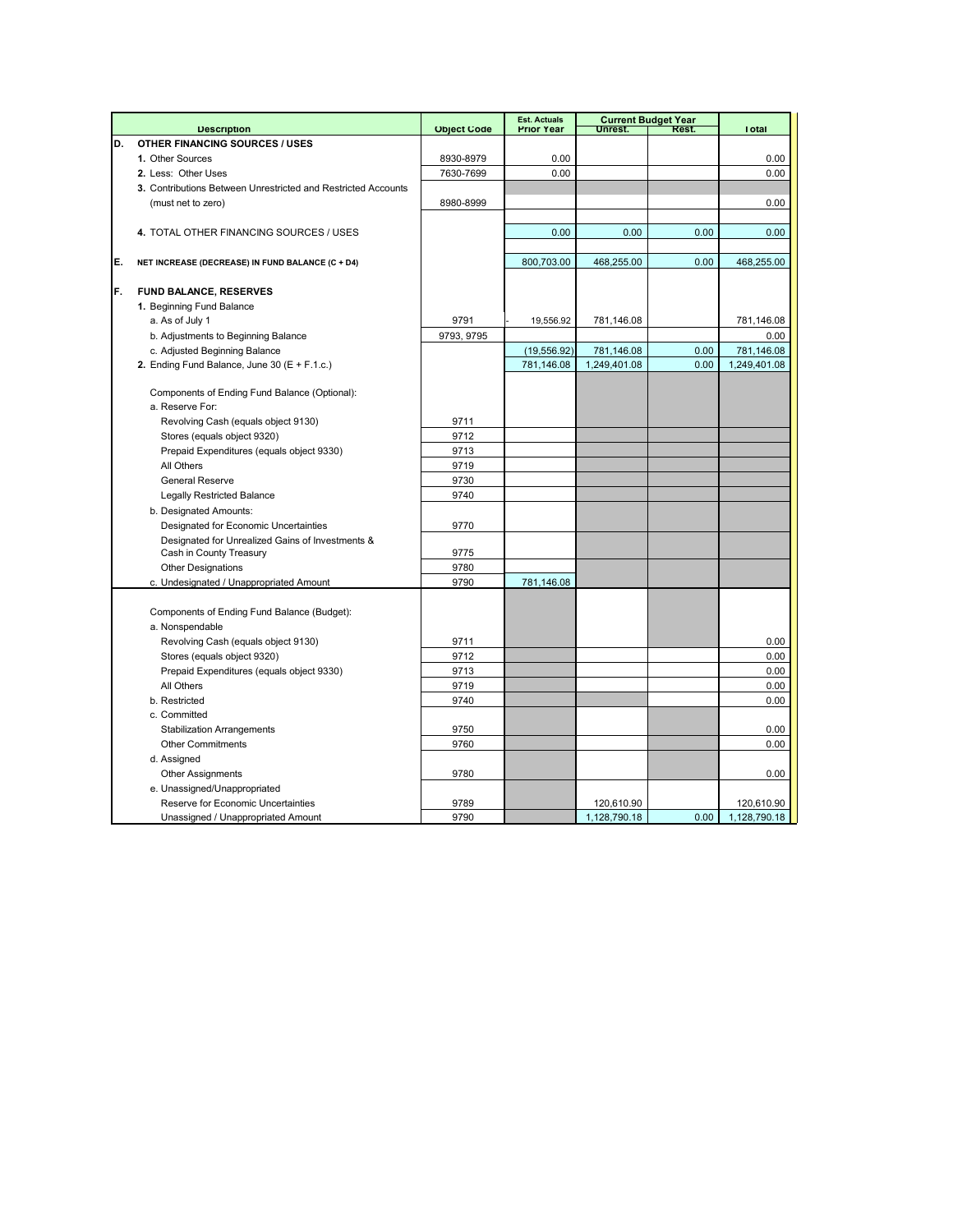## **CHARTER SCHOOL MULTI-YEAR PROJECTION - ALTERNATIVE FORM**

|                                                   | Charter School Name: Method Schools High School |
|---------------------------------------------------|-------------------------------------------------|
| (name continued)                                  |                                                 |
|                                                   | CDS #: 19-75309-0131557                         |
| <b>Charter Approving Entity: Acton Agua Dulce</b> |                                                 |
|                                                   | <b>County: Los Angeles</b>                      |
| <b>Charter #: 1697</b>                            |                                                 |
| <b>Fiscal Year: 2017-18</b>                       |                                                 |

*This charter school uses the following basis of accounting:* **x Accrual Basis (Applicable Capital Assets / Interest on Long-Term Debt / Long-Term Liabilities objects are 6900, 7438, 9400-9499, and 9660-9669)**

Modified Accrual Basis (Applicable Capital Outlay / Debt Service objects are 6100-6170, 6200-6500, 7438, and 7439)

|    |                                                                                               |                    | FY 2017-18             |                   | <b>Totals for</b>      | <b>Totals for</b>      |                        |
|----|-----------------------------------------------------------------------------------------------|--------------------|------------------------|-------------------|------------------------|------------------------|------------------------|
|    | <b>Description</b>                                                                            | <b>Object Code</b> | <b>Unrestricted</b>    | <b>Restricted</b> | Total                  | 2018-19                | 2019-20                |
| Α. | <b>REVENUES</b>                                                                               |                    |                        |                   |                        |                        |                        |
|    | 1. Revenue Limit Sources                                                                      |                    |                        |                   |                        |                        |                        |
|    | State Aid - Current Year                                                                      | 8011               | 2.616.530.00           | 0.00              | 2.616.530.00           | 2.682.442.00           | 2.757.578.00           |
|    | Education Protection Account State Aid - Current Year                                         | 8015               | 60,000.00              | 0.00              | 60.000.00              | 60,000.00              | 60,000,00              |
|    | State Aid - Prior Years                                                                       | 8019               | 0.00                   | 0.00              | 0.00                   |                        |                        |
|    | Transfers to Charter in Lieu of Property Taxes                                                | 8096               | 71.225.00              | 0.00              | 71.225.00              | 71,225.00              | 71.225.00              |
|    | <b>Other LCFF Transfers</b>                                                                   | 8091, 8097         | 0.00                   | 0.00              | 0.00                   |                        |                        |
|    | Total, Revenue Limit Sources                                                                  |                    | 2,747,755.00           | 0.00              | 2,747,755.00           | 2,813,667.00           | 2,888,803.00           |
|    |                                                                                               |                    |                        |                   |                        |                        |                        |
|    | 2. Federal Revenues                                                                           |                    |                        |                   |                        |                        |                        |
|    | No Child Left Behind                                                                          | 8290               | 0.00                   | 0.00              | 0.00                   |                        |                        |
|    | Special Education - Federal                                                                   | 8181, 8182         | 0.00                   | 0.00              | 0.00                   |                        |                        |
|    | Child Nutrition - Federal                                                                     | 8220               | 0.00                   | 0.00              | 0.00                   |                        |                        |
|    | <b>Other Federal Revenues</b>                                                                 | 8110.8260-8299     | 0.00                   | 0.00              | 0.00                   |                        |                        |
|    | <b>Total, Federal Revenues</b>                                                                |                    | 0.00                   | 0.00              | 0.00                   | 0.00                   | 0.00                   |
|    | 3. Other State Revenues                                                                       |                    |                        |                   |                        |                        |                        |
|    | Special Education - State                                                                     | <b>StateRevSE</b>  | 0.00                   | 97,500.00         | 97,500.00              | 97,500.00              | 97,500.00              |
|    | All Other State Revenues                                                                      | <b>StateRevAO</b>  | 131,718.00             | 13.800.00         | 145,518.00             | 67,816.00              | 67,816,00              |
|    | <b>Total. Other State Revenues</b>                                                            |                    | 131.718.00             | 111.300.00        | 243,018.00             | 165,316,00             | 165.316.00             |
|    |                                                                                               |                    |                        |                   |                        |                        |                        |
|    | 4. Other Local Revenues                                                                       |                    |                        |                   |                        |                        |                        |
|    | All Other Local Revenues                                                                      | LocalRevAO         | 1.000.00               | 0.00              | 1.000.00               | 1.000.00               | 1,000.00               |
|    | <b>Total, Local Revenues</b>                                                                  |                    | 1.000.00               | 0.00              | 1.000.00               | 1.000.00               | 1.000.00               |
|    |                                                                                               |                    |                        |                   |                        |                        |                        |
|    | 5. TOTAL REVENUES                                                                             |                    | 2.880.473.00           | 111.300.00        | 2.991.773.00           | 2.979.983.00           | 3.055.119.00           |
|    |                                                                                               |                    |                        |                   |                        |                        |                        |
| B. | <b>EXPENDITURES</b>                                                                           |                    |                        |                   |                        |                        |                        |
|    | 1. Certificated Salaries                                                                      |                    |                        |                   |                        |                        |                        |
|    | Certificated Teachers' Salaries                                                               | 1100               | 1.086.055.00           | 0.00              | 1.086.055.00           | 1.118.636.00           | 1,152,195.00           |
|    | <b>Certificated Pupil Support Salaries</b>                                                    | 1200               | 0.00                   | 0.00              | 0.00                   |                        |                        |
|    | Certificated Supervisors' and Administrators' Salaries                                        | 1300               | 69,332.00              | 15,000.00         | 84,332.00              | 86,861.00              | 89,466.00              |
|    | <b>Other Certificated Salaries</b>                                                            | 1900               | 25.714.00              | 0.00              | 25,714.00              | 0.00                   | 0.00                   |
|    | <b>Total, Certificated Salaries</b>                                                           |                    | 1.181.101.00           | 15,000.00         | 1.196.101.00           | 1.205.497.00           | 1.241.661.00           |
|    | 2. Non-certificated Salaries                                                                  |                    |                        |                   |                        |                        |                        |
|    | Non-certificated Instructional Aides' Salaries                                                | 2100               | 48.999.00              | 0.00              | 48.999.00              | 50.468.00              |                        |
|    |                                                                                               | 2200               |                        |                   |                        |                        | 51,982.00              |
|    | Non-certificated Support Salaries                                                             |                    | 0.00                   | 0.00              | 0.00                   |                        |                        |
|    | Non-certificated Supervisors' and Administrators' Sal.<br><b>Clerical and Office Salaries</b> | 2300<br>2400       | 78,713.00<br>65,250.00 | 0.00<br>0.00      | 78,713.00<br>65.250.00 | 81.075.00<br>67,207.00 | 83,507.00<br>69,223.00 |
|    | Other Non-certificated Salaries                                                               | 2900               |                        |                   |                        |                        |                        |
|    | <b>Total, Non-certificated Salaries</b>                                                       |                    | 0.00<br>192,962.00     | 0.00<br>0.00      | 0.00<br>192,962.00     | 198.750.00             | 204,712.00             |
|    |                                                                                               |                    |                        |                   |                        |                        |                        |
|    |                                                                                               |                    |                        |                   |                        |                        |                        |
|    |                                                                                               |                    |                        |                   |                        |                        |                        |
|    |                                                                                               |                    |                        |                   |                        |                        |                        |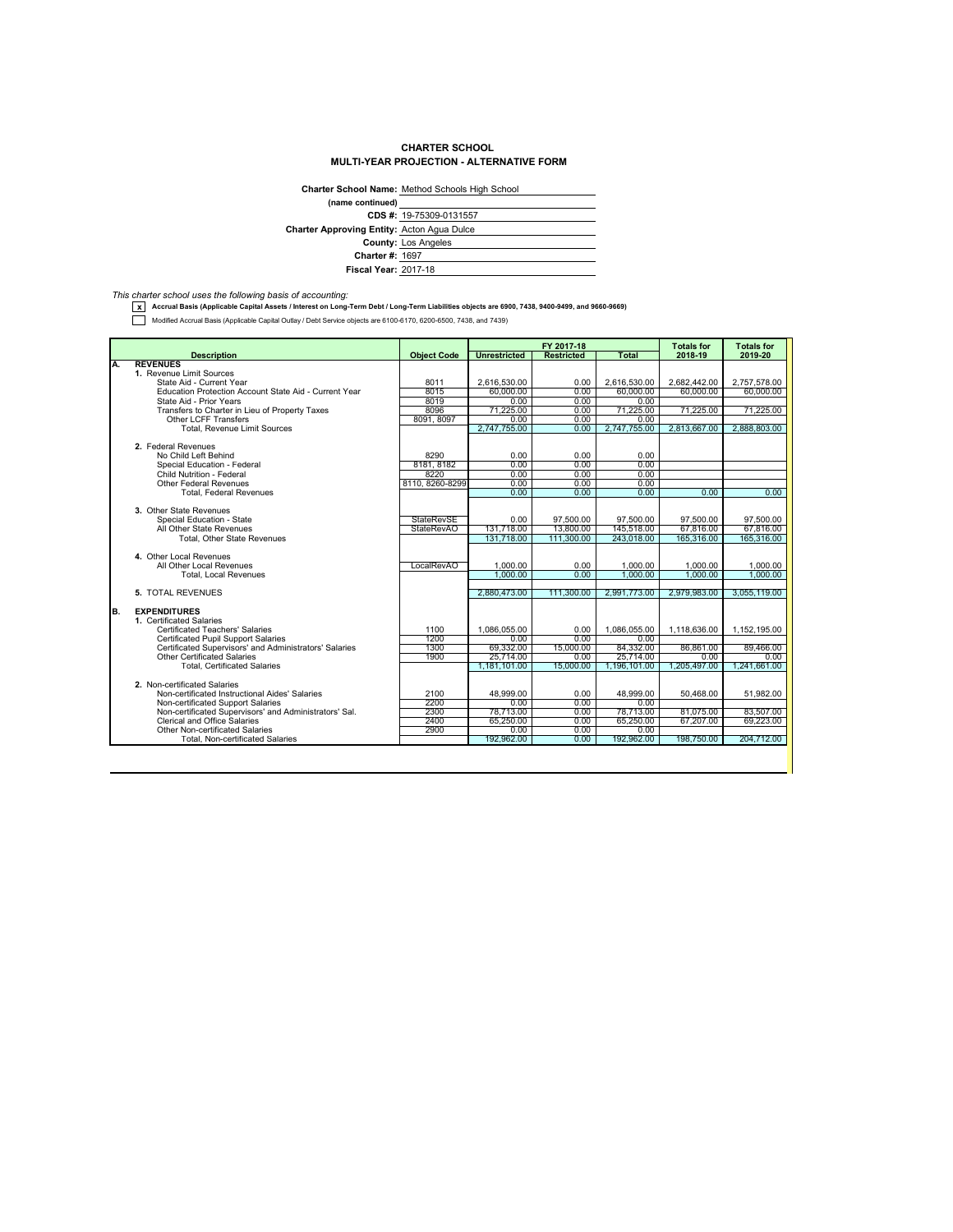|                                                                                                              |                        |                         | FY 2017-18        |                         | <b>Totals for</b>       | <b>Totals for</b>       |
|--------------------------------------------------------------------------------------------------------------|------------------------|-------------------------|-------------------|-------------------------|-------------------------|-------------------------|
| <b>Description</b>                                                                                           | <b>Object Code</b>     | <b>Unrestricted</b>     | <b>Restricted</b> | Total                   | 2018-19                 | 2019-20                 |
| 3. Employee Benefits                                                                                         |                        |                         |                   |                         |                         |                         |
| <b>STRS</b>                                                                                                  | 3101-3102              | 0.00                    | $0.00 -$          | $0.00 -$                |                         |                         |
| <b>PERS</b>                                                                                                  | 3201-3202              | 0.00                    | 0.00              | 0.00                    |                         |                         |
| OASDI / Medicare / Alternative<br><b>Health and Welfare Benefits</b>                                         | 3301-3302<br>3401-3402 | 112,820.00<br>60,000.00 | 0.00<br>0.00      | 112.820.00<br>60,000.00 | 116.204.00<br>61,800.00 | 119,690.00<br>63.654.00 |
| Unemployment Insurance                                                                                       |                        | 8.061.00                | 0.00              |                         | 8.302.00                |                         |
| Workers' Compensation Insurance                                                                              | 3501-3502<br>3601-3602 | 10.748.00               | 0.00              | 8,061.00<br>10.748.00   | 11.070.00               | 8,551.00<br>11.402.00   |
| OPEB. Allocated                                                                                              | 3701-3702              | 0.00                    | 0.00              | 0.00                    | 0.00                    | 0.00                    |
| <b>OPEB, Active Employees</b>                                                                                | 3751-3752              | 0.00                    | 0.00              | 0.00                    | 0.00                    | 0.00                    |
| PERS Reduction (for revenue limit funded schools)                                                            | 3801-3802              | 0.00                    | 0.00              | 0.00                    | 0.00                    | 0.00                    |
| <b>Other Employee Benefits</b>                                                                               | 3901-3902              | 34,239.00               | 0.00              | 34.239.00               | 35.266.00               | 36,232.00               |
| <b>Total, Employee Benefits</b>                                                                              |                        | 225,868.00              | 0.00              | 225,868.00              | 232,642.00              | 239,529.00              |
|                                                                                                              |                        |                         |                   |                         |                         |                         |
| 4. Books and Supplies                                                                                        |                        |                         |                   |                         |                         |                         |
| Approved Textbooks and Core Curricula Materials                                                              | 4100                   | 214.286.00              | 0.00              | 214.286.00              | 220.715.00              | 227.336.45              |
| Books and Other Reference Materials                                                                          | 4200                   | 75.000.00               | 0.00              | 75,000.00               | 77.250.00               | 79,567.00               |
| Materials and Supplies                                                                                       | 4300                   | 24.771.00               | 13,800.00         | 38.571.00               | 39.728.00               | 40.920.00               |
| Noncapitalized Equipment                                                                                     | 4400                   | 32,143.00               | 0.00              | 32,143.00               | 33.107.00               | 31.100.00               |
| Food                                                                                                         | 4700                   | 0.00                    | 0.00              | 0.00                    |                         |                         |
| Total, Books and Supplies                                                                                    |                        | 346,200.00              | 13,800.00         | 360,000.00              | 370,800.00              | 378.923.45              |
|                                                                                                              |                        |                         |                   |                         |                         |                         |
| 5. Services and Other Operating Expenditures                                                                 |                        |                         |                   |                         |                         |                         |
| Subagreements for Services                                                                                   | 5100                   | 0.00                    | 0.00              | 0.00                    |                         |                         |
| <b>Travel and Conferences</b>                                                                                | 5200                   | 17.786.00               | $0.00 -$          | 17.786.00               | 18.319.00               | 18.868.00               |
| Dues and Memberships                                                                                         | 5300                   | 1.500.00                | 0.00              | 1.500.00                | 1.545.00                | 1.591.00                |
| Insurance                                                                                                    | 5400                   | 9.043.00                | 0.00              | 9.043.00                | 9.314.00                | 9.593.00                |
| Operations and Housekeeping Services                                                                         | 5500                   | 10.000.00               | 0.00              | 10.000.00               | 10.300.00               | 10.610.00               |
| Rentals, Leases, Repairs, and Noncap. Improvements                                                           | 5600                   | 155,110.00              | 0.00              | 155,110.00              | 159,765.00              | 164,557.00              |
| Professional/Consulting Services and Operating Expend.                                                       | 5800                   | 255,362.00              | 82.500.00         | 337,862.00              | 347,995.00              | 358,435.00              |
| Communications                                                                                               | 5900                   | 16.286.00               | $0.00 -$          | 16,286.00               | 16.775.00               | 17,279.00               |
| Total, Services and Other Operating Expenditures                                                             |                        | 465,087.00              | 82,500.00         | 547,587.00              | 564,013.00              | 580,933.00              |
| 6. Capital Outlay (Objects 6100-6170, 6200-6500 for mod, accrual bas                                         |                        |                         |                   |                         |                         |                         |
| Sites and Improvements of Sites                                                                              | 6100-6170              | 0.00                    | 0.00              | 0.00                    |                         |                         |
| Buildings and Improvements of Buildings                                                                      | 6200                   | 0.00                    | 0.00              | 0.00                    |                         |                         |
| Books and Media for New School Libraries or Maior                                                            |                        |                         |                   |                         |                         |                         |
| <b>Expansion of School Libraries</b>                                                                         | 6300                   | 0.00                    | 0.00              | 0.00                    |                         |                         |
| Equipment                                                                                                    | 6400                   | 0.00                    | 0.00              | 0.00                    |                         |                         |
| <b>Equipment Replacement</b>                                                                                 | 6500                   | 0.00                    | 0.00              | 0.00                    |                         |                         |
| Depreciation Expense (for full accrual only)                                                                 | 6900                   | 0.00                    | 0.00              | 0.00                    |                         |                         |
| <b>Total, Capital Outlav</b>                                                                                 |                        | 0.00                    | 0.00              | 0.00                    | 0.00                    | 0.00                    |
|                                                                                                              |                        |                         |                   |                         |                         |                         |
| 7. Other Outgo                                                                                               |                        |                         |                   |                         |                         |                         |
| Tuition to Other Schools                                                                                     | 7110-7143              | 0.00                    | 0.00              | 0.00                    |                         |                         |
| Transfers of Pass-through Revenues to Other LEAs                                                             | 7211-7213              | 0.00                    | 0.00              | 0.00                    |                         |                         |
| Transfers of Apportionments to Other LEAs - Spec. Ed.                                                        | 7221-7223SE            | 0.00                    | 0.00              | 0.00                    |                         |                         |
| Transfers of Apportionments to Other LEAs - All Other                                                        | 7221-7223AO            | 0.00                    | 0.00              | 0.00                    |                         |                         |
| All Other Transfers                                                                                          | 7281-7299              | 0.00                    | 0.00              | 0.00                    |                         |                         |
| Debt Service:                                                                                                |                        |                         |                   |                         |                         |                         |
| Interest                                                                                                     | 7438                   | 1,000.00                | 0.00              | 1,000.00                | 0.00                    | 0.00                    |
| Principal                                                                                                    | 7439                   | 0.00                    | 0.00              | 0.00                    |                         |                         |
| Total, Other Outgo                                                                                           |                        | 1.000.00                | 0.00              | 1.000.00                | 0.00                    | 0.00                    |
|                                                                                                              |                        |                         |                   |                         |                         |                         |
| 8. TOTAL EXPENDITURES                                                                                        |                        | 2.412.218.00            | 111.300.00        | 2,523,518.00            | 2.571.702.00            | 2.645.758.45            |
|                                                                                                              |                        |                         |                   |                         |                         |                         |
| c.<br><b>EXCESS (DEFICIENCY) OF REVENUES OVER EXPEND.</b><br>BEFORE OTHER FINANCING SOURCES AND USES (A5-B8) |                        | 468,255.00              | 0.00              | 468,255.00              | 408,281.00              | 409,360.55              |
|                                                                                                              |                        |                         |                   |                         |                         |                         |
|                                                                                                              |                        |                         |                   |                         |                         |                         |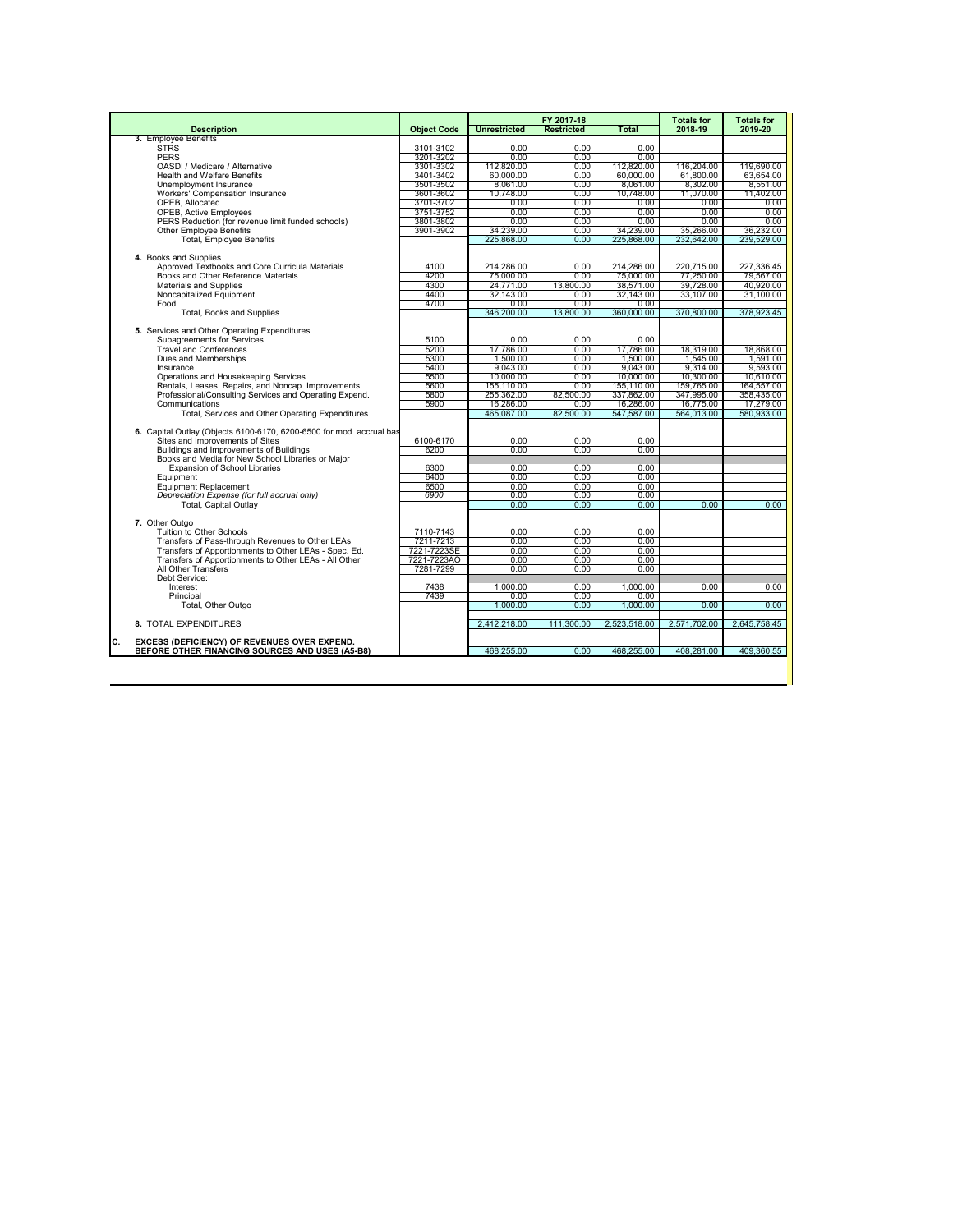|     |                                                                      |                        |                     | FY 2017-18        |                    | <b>Totals for</b> | <b>Totals for</b> |
|-----|----------------------------------------------------------------------|------------------------|---------------------|-------------------|--------------------|-------------------|-------------------|
|     | <b>Description</b>                                                   | <b>Object Code</b>     | <b>Unrestricted</b> | <b>Restricted</b> | <b>Total</b>       | 2018-19           | 2019-20           |
| O.  | <b>OTHER FINANCING SOURCES / USES</b><br>1. Other Sources            |                        |                     | 0.00              | 0.00               |                   | 0.00              |
|     | 2. Less: Other Uses                                                  | 8930-8979<br>7630-7699 | 0.00<br>0.00        | 0.00              | 0.00               | 0.00<br>0.00      | 0.00              |
|     | 3. Contributions Between Unrestricted and Restricted Accounts        |                        |                     |                   |                    |                   |                   |
|     | (must net to zero)                                                   | 8980-8999              | 0.00                | 0.00              | 0.00               | 0.00              | 0.00              |
|     |                                                                      |                        |                     |                   |                    |                   |                   |
|     | 4. TOTAL OTHER FINANCING SOURCES / USES                              |                        | 0.00                | 0.00              | 0.00               | 0.00              | 0.00              |
| E.  | NET INCREASE (DECREASE) IN FUND BALANCE (C + D4)                     |                        | 468,255.00          | 0.00              | 468.255.00         | 408.281.00        | 409.360.55        |
| IF. | <b>FUND BALANCE, RESERVES</b>                                        |                        |                     |                   |                    |                   |                   |
|     | 1. Beginning Fund Balance                                            |                        |                     |                   |                    |                   |                   |
|     | a. As of July 1                                                      | 9791                   | 781.146.08          | 0.00              | 781.146.08         | 1.249.401.08      | 1.657.682.08      |
|     | b. Adjustments to Beginning Balance<br>c. Adjusted Beginning Balance | 9793, 9795             | 0.00<br>781.146.08  | 0.00<br>0.00      | 0.00<br>781,146.08 | 1,249,401.08      | 1,657,682.08      |
|     | 2. Ending Fund Balance. June 30 ( $E + F$ .1.c.)                     |                        | 1.249.401.08        | 0.00              | 1.249.401.08       | 1.657.682.08      | 2.067.042.63      |
|     |                                                                      |                        |                     |                   |                    |                   |                   |
|     | Components of Ending Fund Balance (Optional):                        |                        |                     |                   |                    |                   |                   |
|     | a. Reserve For:                                                      | 9711                   |                     |                   |                    |                   |                   |
|     | Revolving Cash (equals object 9130)<br>Stores (equals object 9320)   | 9712                   |                     |                   |                    |                   |                   |
|     | Prepaid Expenditures (equals object 9330)                            | 9713                   |                     |                   |                    |                   |                   |
|     | All Others                                                           | 9719                   |                     |                   |                    |                   |                   |
|     | <b>General Reserve</b>                                               | 9730                   |                     |                   |                    |                   |                   |
|     | Legally Restricted Balance<br>b. Designated Amounts:                 | 9740                   |                     |                   |                    |                   |                   |
|     | Designated for Economic Uncertainties                                | 9770                   |                     |                   |                    |                   |                   |
|     | Designated for Unrealized Gains of Investments &                     |                        |                     |                   |                    |                   |                   |
|     | Cash in County Treasury                                              | 9775                   |                     |                   |                    |                   |                   |
|     | <b>Other Designations</b>                                            | 9780                   |                     |                   |                    |                   |                   |
|     | c. Undesignated / Unappropriated Amount                              | 9790                   |                     |                   |                    |                   |                   |
|     |                                                                      |                        |                     |                   |                    |                   |                   |
|     | Components of Ending Fund Balance (Budget):                          |                        |                     |                   |                    |                   |                   |
|     | a. Nonspendable<br>Revolving Cash (equals object 9130)               | 9711                   | 0.00                |                   | 0.00               |                   |                   |
|     | Stores (equals object 9320)                                          | 9712                   | 0.00                | 0.00              | 0.00               |                   |                   |
|     | Prepaid Expenditures (equals object 9330)                            | 9713                   | 0.00                | 0.00              | 0.00               |                   |                   |
|     | All Others                                                           | 9719                   | 0.00                | 0.00              | 0.00               |                   |                   |
|     | b. Restricted                                                        | 9740                   |                     | 0.00              | 0.00               |                   |                   |
|     | c. Committed<br><b>Stabilization Arrangements</b>                    | 9750                   | 0.00                |                   | 0.00               |                   |                   |
|     | <b>Other Commitments</b>                                             | 9760                   | 0.00                |                   | 0.00               |                   |                   |
|     | d. Assianed                                                          |                        |                     |                   |                    |                   |                   |
|     | <b>Other Assignments</b>                                             | 9780                   | 0.00                |                   | 0.00               |                   |                   |
|     | e. Unassigned/Unappropriated                                         |                        |                     |                   |                    |                   |                   |
|     | Reserve for Economic Uncertainties                                   | 9789                   | 120.610.90          | 0.00              | 120.610.90         | 128,585.10        | 132.287.92        |
|     | Undesignated / Unappropriated Amount                                 | 9790                   | 1.128.790.18        | 0.00              | 1.128,790.18       | 1.529.096.98      | 1.934.754.71      |